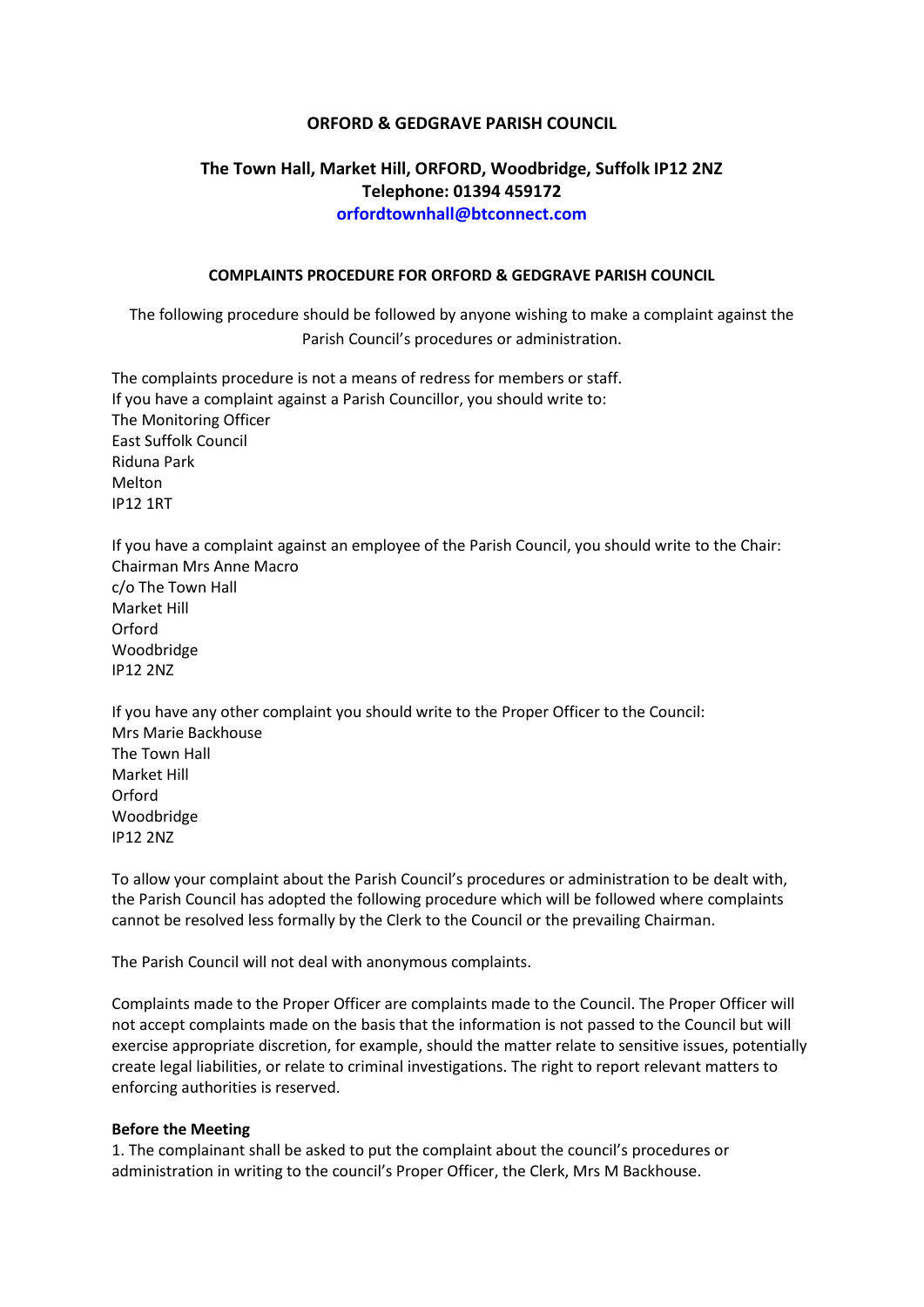2. If the complainant does not wish to put the complaint to the Proper Officer, they will be advised to put it to the Chairman of the council, Mrs A Macro.

3. The Proper Officer or Chair of the Council will acknowledge the receipt of the complaint and advise the complainant that the matter will be referred to the Council within 7 days of receiving the complaint, confirming to the complainant that the complaint will be treated as a confidential matter. 4. If the Council feels that the matter does not warrant consideration, the Clerk to the Council shall explain in writing why the matter will not be considered by the Council. This may include how the matter has been resolved or why the matter is not appropriate or does not warrant further referral, including where the matter is vexatious or repetitious.

5. An appeal for the non-referral of a complaint must be made within 5 days and will be referred back to the Council unless they have previously considered this, related matters or the complainant (or an associated person) vexatious or repetitious.

6. Responsibility for the consideration and determination of a complaint will be delegated by the Council to a sub-committee by resolution and will not be subject to the statutory right of attendance by the public and press.

7. The complainant will be invited to attend the relevant meeting to make verbal representations where it is considered appropriate and productive for determining the finding of the meeting and may be accompanied.

8. Seven clear working days prior to the meeting, the complainant will provide the Clerk with copies of any documentation or other evidence, which they wish to refer to at the meeting, for referral to a sub-committee as set-up by the Council. The Proper Officer on behalf of the Council will similarly provide the complainant with copies of documentation upon which it wishes to rely at the meeting.

### **At the Meeting**

9. The Chairman of the sub-committee will introduce everyone.

10. The Chairman will explain the procedure.

11. The Complainant will outline the grounds for complaint.

12. The sub-committee members will then ask any question of the complainant.

13. If relevant or necessary the Clerk will explain the council's position.

14. The sub-committee members will ask any question of the Clerk.

15. The complainant and the Clerk will be offered the opportunity to sum up the respective positions.

16. The complainant and the Clerk will be asked to leave the room while the sub-committee members decide whether or not the grounds for the complaint have been upheld, and where appropriate provide recommendations.

Note: If a point of clarification is necessary then both parties will be invited back.

17. The complainant and the Clerk will return to hear the decision or will be advised as to when the decision will be made.

18. Any decision on a complaint will be announced at a parish council meeting in public.

### **After the Meeting**

19. The decision will be confirmed in writing, by the Council's Proper Officer within seven working days together with details of any action to be taken.

## **Appeals against Decisions Taken**

20. If the complainant feels that it wishes to appeal against the process in which the decision was reached, they should appeal in writing, stating the full grounds of appeal, to the Clerk to the Council within one week of the date on which they were informed in writing of the decision.

21. If the Council agrees to hear the complaint on this basis, the Council's Proper Officer will give written notice of the date, time and place of the appeal hearing. The appeal hearing will be limited to a review of the procedures that were followed and not a review of the original decision given.